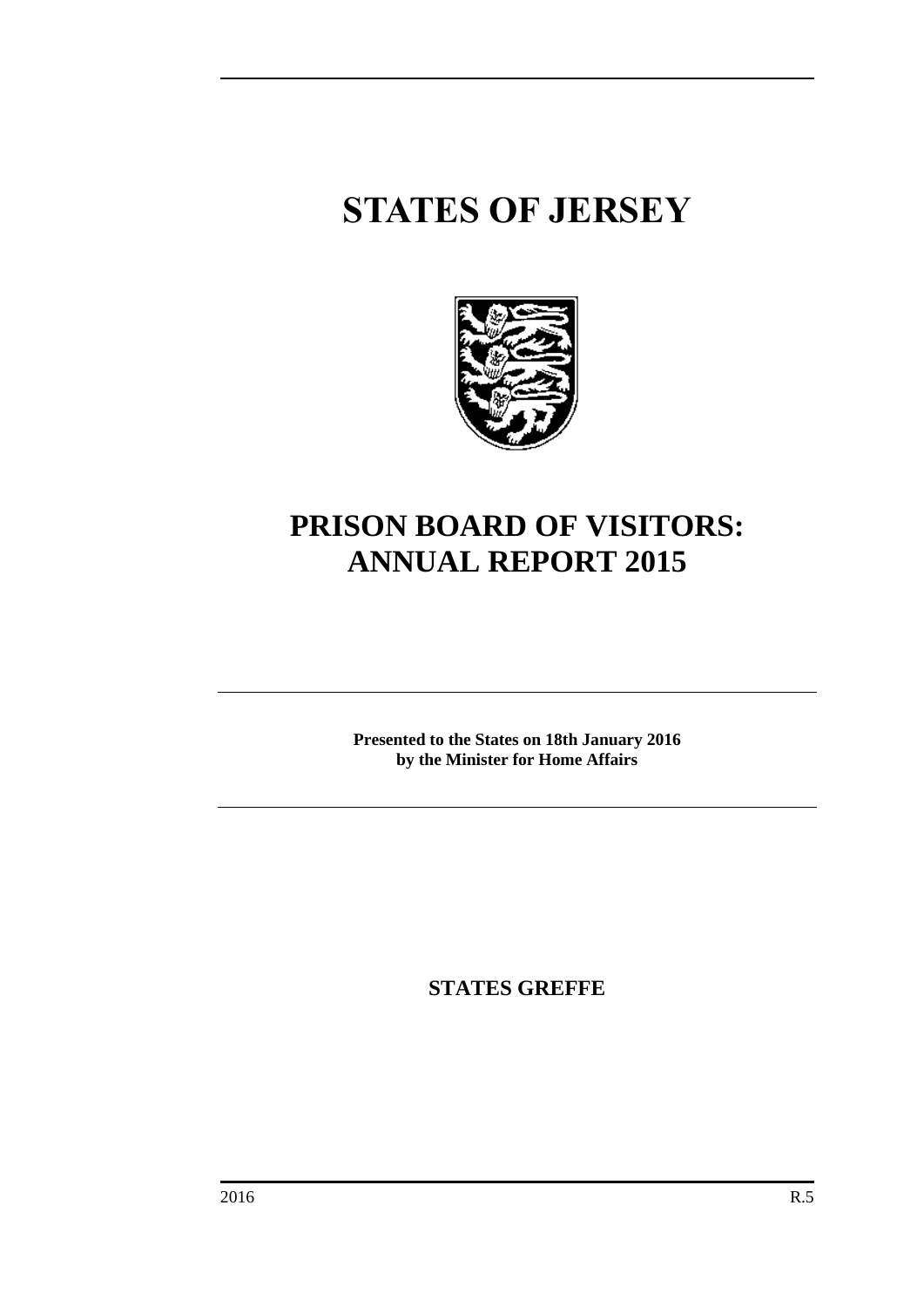## **REPORT**

- 1. It is my pleasure to present this report to the States of Jersey in accordance with Regulation 19 of the Prison Board of [Visitors \(Jersey\) Regulations 1957](http://www.jerseylaw.je/Law/display.aspx?url=lawsinforce%2fconsolidated%2f23%2f23.775.15_Prison(BoardofVisitors)Regs1957_RevisedEdition_1January2006.htm) ("**the Regulations**"), which obliges the Prison Board of Visitors ("**the Board**") to make a report to the States at the end of each year.
- 2. In accordance with Article 6 of the **Prison (Jersey) Law 1957**, the following Jurats were appointed by the Superior Number of the Royal Court in December 2014 to constitute the Prison Board of Visitors for the year 2015.

Jurat R.J. Kerley (Chairman) Jurat S.E. Marett-Crosby (Vice-Chairman) Jurat J.M. Clapham (Lieutenant Bailiff) Jurat S.M. Milner Jurat A.J. Olsen Jurat M.J. Liston Jurat C.R. Blampied.

## **Retirements during 2015**

- 3. During the year, we saw no fewer than 3 retirements from the bench, hence from the Board. Jurat Clapham's place was taken by Jurat S.A. Sparrow; Jurat R.B. Thomas replaced Jurat Milner; and Jurat J. Ronge was appointed following the retirement of Jurat Kerley. I was appointed Chairman of the Board at its meeting in October 2015. Jurat Marett-Crosby continues in office as Vice-Chairman.
- 4. Consequent upon these changes, the Superior Number ordered, on 8th December 2015, that the following Jurats shall constitute the Board for the year  $2016$ , namely –

Jurat A.J. Olsen (Chairman) Jurat S.E. Marett-Crosby (Vice-Chairman) Jurat M.J. Liston Jurat C.R. Blampied Jurat S.A. Sparrow Jurat R.B. Thomas Jurat J. Ronge.

- 5. I would like to pay tribute to Jurats Clapham and Milner for their hard work and service to the Board, which in the case of Jurat Clapham was over the course of a 12-year period; and to Jurat Kerley for his thoughtful and excellent Chairmanship for 4½ years. These dedicated Board members will all be greatly missed.
- 6. The duties of the Board are set out in the body of the Regulations. Within this framework, the Board endeavours to provide a caring, listening and sensitive approach to the problems and concerns of the inmates of H.M.P. La Moye. We would like to think that we provide an independent perspective upon the conditions in and the work of the Prison. By its monthly meetings and intervening single Jurat visits, the Board is able to keep abreast of the day-to-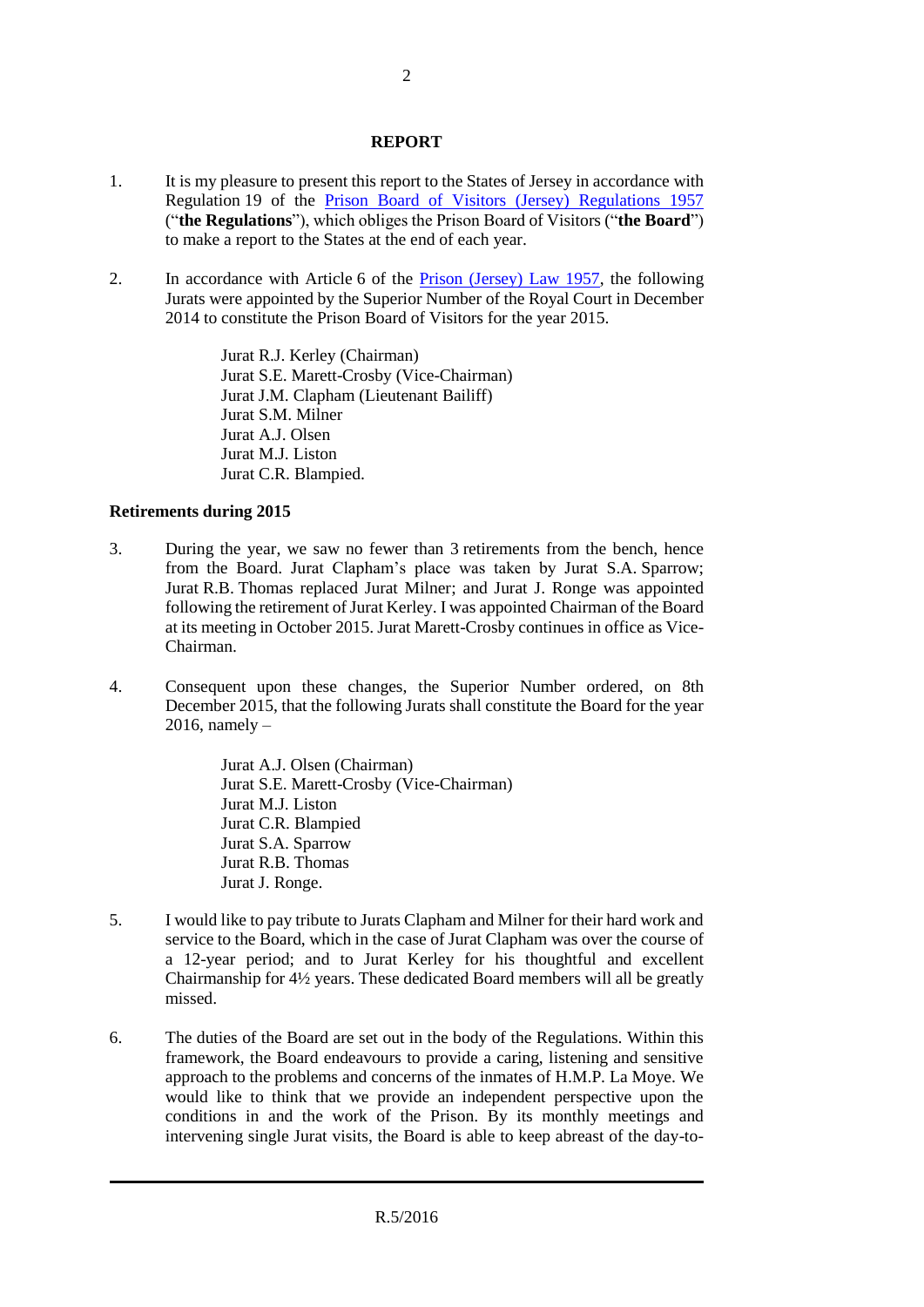day workings of the Prison and in particular the welfare, health, treatment, diet and education of the prisoners.

- 7. During 2015 the Board has met on 9 occasions<sup>1</sup> and there have been 13 additional visits to H.M.P. La Moye by single Jurats. Over the year, there has been a total of some 48 requests to see the Board and the individual members thereof during their monthly visits between the Board's visits. The requests to see us, either as a Board or as individuals, have covered a very wide range of matters, such as locating personal possessions, family concerns, worries about the effect of deportation orders, health and dental issues, the quality of prison-issue mattresses and access to legal advice, to name but a few. It is fair to say that a significant number of the matters and concerns that are raised with us are outwith the scope of our duties as set out in the Regulations, but we always endeavour to provide a listening ear, and on occasion have taken up matters on behalf of inmates that are outside our statutory remit, for example a complaint by a prisoner as to the manner of his detention at Police Headquarters at the time of his arrest, a matter that eventually resulted in a useful meeting with the Police Complaints Authority with us in November. As another example, an inmate had a long conversation with me in October about an internal disciplinary matter, simply because he wanted the chance to talk to someone from the outside about it.
- 8. The Board has met with the Minister for Home Affairs (the "Minister") on 3 occasions during the year, during which the Chief Officer for Home Affairs, has accompanied her. Mr. B. Millar, the Prison Governor, has also attended these meetings. These meetings provide a useful forum for discussing concerns that the Board has, as well as for raising broader issues and some individual cases that the Board considers should be brought to the Minister's attention. Our next meeting with the Minister is scheduled for 7th January 2016.
- 9. One of the Board's duties, as set out in the now slightly archaic language of Regulation 15 of the Regulations, is to "… *inspect the dietary of prisoners and if it finds the quality of the food unsatisfactory, it shall report the matter to the Prison Board and note the same in its minutes..*.". We make a point of inspecting the kitchens during every monthly visit, and more often than not, the single visiting Jurat also does so during his or her individual visit between the Board's monthly visits. We have invariably found the standard of cleanliness and hygiene in the kitchens to be second to none, and the menu choices available to inmates, as well as the quality of the proffered fare, to be more than satisfactory. In addition, it is pleasing to see so many inmates working in the kitchen, interacting well with the staff and generally seeming to be happy in their work. Currently, all 16 inmates who are working in the kitchens are undergoing training for the hospitality industry. (To qualify, they must complete at least 3 core units of the National Vocational Qualifications (NVQs) in Hospitality. Five of them have committed to completing all 7 units of the course.)

1

<sup>&</sup>lt;sup>1</sup> It may or may not be of interest that the Board has met on 663 occasions since it came into existence.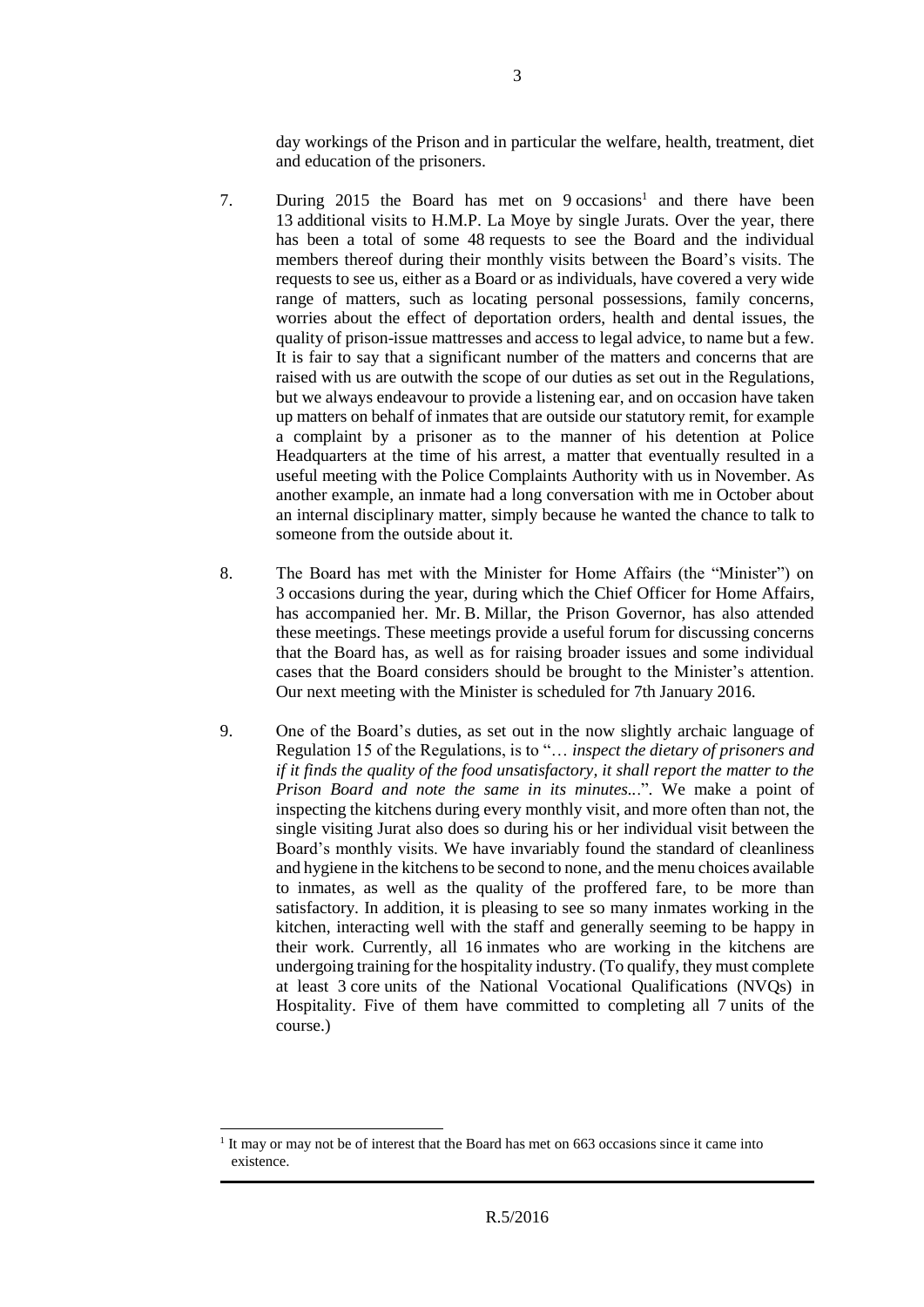- 10. A point of concern that has been raised by my predecessors is worth raising again. It is this: the compound, where plants, shrubs, tomatoes and vegetables are grown, and which provides winter poinsettias for the florists' trades, has substantially diminished in size over the years, in order to provide space for other facilities. We would like to stress the importance of the compound. It is excellent for the inmates who work in it – some 20 of them at present – to be out in the fresh air, getting some exercise and learning about the cultivation of plants and flowers. The compound also provides produce for the kitchens. We venture to express the hope that that which remains of it will be safe from the incursion of other buildings, or a reduction in size for any other reason, in the future.
- 11. 2015 has been a year of budget cuts in the public sector, and it would be surprising to a degree if H.M.P. La Moye had somehow been exempted from the imperative to save costs. That said, we are a little concerned that the consequential reduction in staffing at the Prison has led to the necessity for the prisoners to be locked in their cells an hour earlier in the evening, as from 3rd January next. On any view this is a retrograde step. As partial compensation for this, the Governor tells us, telephones will be installed in each cell, from which inmates will be able to call up to 20 approved numbers, paying normal rates. The telephones will not be capable of receiving incoming calls and all outgoing calls will be recorded for security purposes. In addition, every inmate has his or her own basic computer, which acts as a television that can access all free terrestrial channels, as well as training and education materials as loaded by the relevant staff on to the prison's intranet. Once the programme has been rolled out in its entirety, prisoners will also be able to pre-order their meals online using these devices, which will save time, and thus staff costs, in the kitchens.
- 12. We are very proud of the training and education afforded to the inmates of H.M.P. La Moye and indeed of the culture of "Learning and Skills" that exists there. Currently, 143 inmates<sup>2</sup> are receiving education or training of one sort or another. The total hours taught by subject in the month of November (the latest figures available at the time of the presentation of this report) may be of interest. For example –

| Art                        | 342                                                                         |
|----------------------------|-----------------------------------------------------------------------------|
| <b>Functional Skills</b>   | 110                                                                         |
| <b>Brickwork</b>           | 344                                                                         |
|                            | Physical Education 143 (certificated courses excluding recreational sports) |
| Carpentry                  | 445                                                                         |
| <b>Industrial Cleaning</b> | 138                                                                         |
| Horticulture               | 331.                                                                        |

With reference to skills development, H.M.P. La Moye provides City and Guilds or Scottish Vocational Qualification courses at levels 1 and 2 in horticulture and construction (which includes carpentry, block work and painting and decorating). It also delivers the British Institute of Science of Cleaning (BICS) certificates and levels 1 and 2, and the YMCA level 2

 $\overline{a}$ 

<sup>&</sup>lt;sup>2</sup> Out of a total population at the time of this report of 164. It should be noted, however, that a number of inmates are on remand, rather than convicted.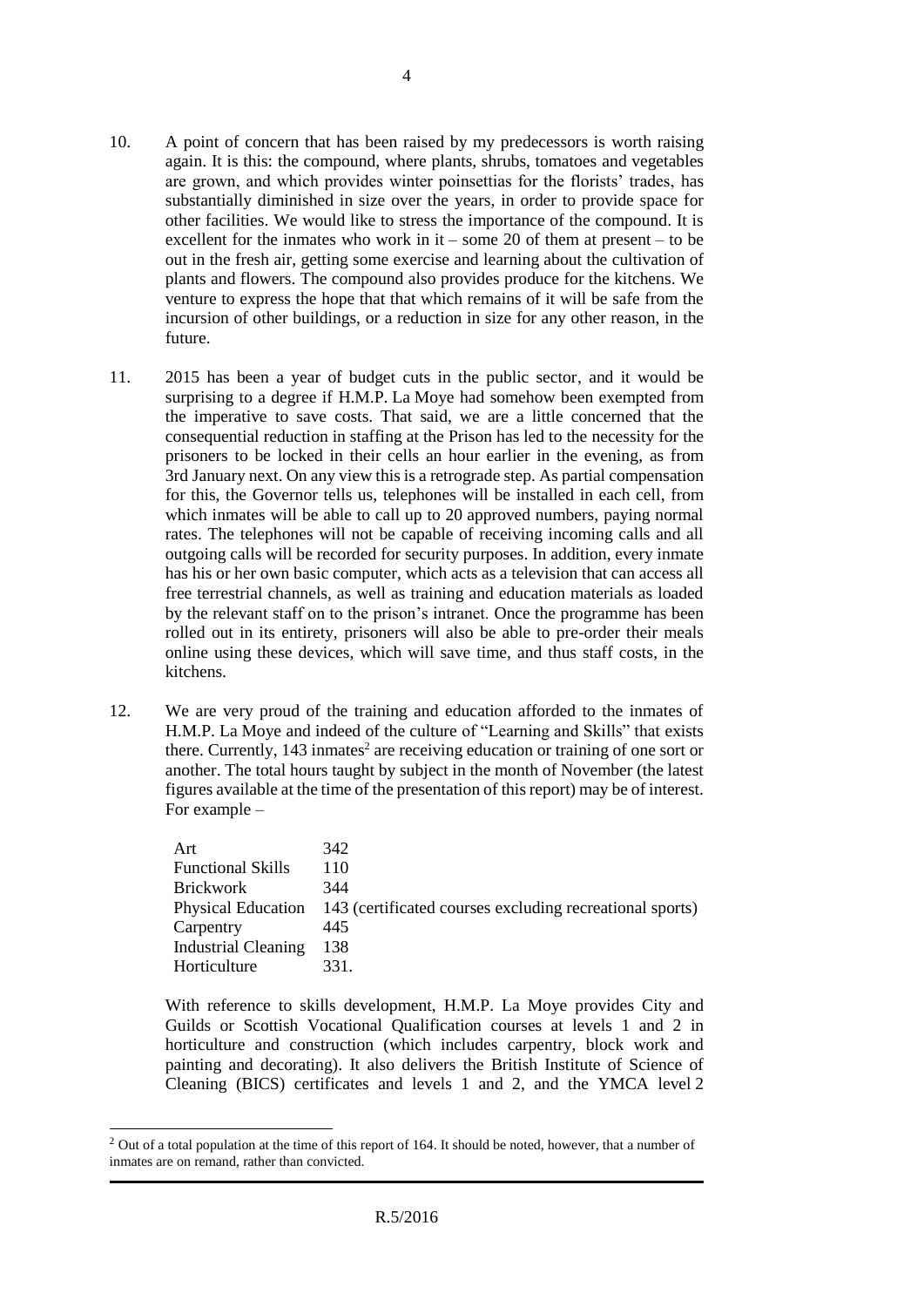Certificate in Fitness Instructing in the Gym, plus the European Driving Licence in I.T.

- 13. The Prison also provides that which I might describe as "anti-criminality training". The psychology and interventions team deliver the following –
	- Jersey Alcohol-Related Violence Strategy (JARVIS) a 30-session medium-intensity programme that aims to reduce re-offending in young men who have been imprisoned for alcohol-related crimes of violence and who are hazardous drinkers;
	- Addressing Substance-Related Offending Secure (ASRO-S) a 20-session programme for prisoners based upon a developmental risk factor model of the relationship between substance misuse and crime.
	- Thinking Skills Programme a 19-session programme that aims to build on the lessons learned from the first generation of cognitive skills programmes. It is designed to cause individuals to think before they act and provides them with tools to amend their behaviour.

The team also offers the Alcohol Study Group and a Brief Dynamic Drug Awareness Programme, both of which are short, non-accredited educational programmes, in addition to one-to-one work on sex offending and domestic violence.

- 14. We express the fervent hope that budget cuts will not impinge upon the level or quality of training and education that the prisoners receive. It is our firmly-held view that not only is it right on a moral and social basis to receive criminals and endeavour to discharge them as citizens, citizens with skills and the hope of a future, but also that it would be morally wrong, and indeed far more expensive in the long term, to receive criminals into custody and, at the end of their sentences, to discharge them back into society as criminals. We have urged the Minister to endeavour to ensure that, no matter what may befall in regard to Home Affairs budget cuts, they should on no account prejudice the training and education of the inmates of H.M.P. La Moye.
- 15. Throughout the year the Board has continued to monitor the periods of time during which persons are detained in custody prior to trial. We have been satisfied that where remand times have exceeded 90 days, there have been acceptable reasons for the delay in bringing the matter to court. We are also satisfied that the prosecution authorities are well aware of the necessity to bring cases to court at the earliest practicable juncture. We shall continue to exercise vigilance in this important area.
- 16. Within the last weeks, we have received and considered a report from the Education and Home Affairs Scrutiny Panel to the effect that the Board should not remain as presently constituted. We are grateful to the Minister for having kindly attended our November meeting in order to explain the matter to us. The Scrutiny Panel had not sought to consult us prior to recommending these proposed changes. Be that as it may, the position of the Board is that this is essentially a political matter. It would seem to be the case that Jersey has elected to sign up to the Optional Protocol to the UN Convention Against Torture and